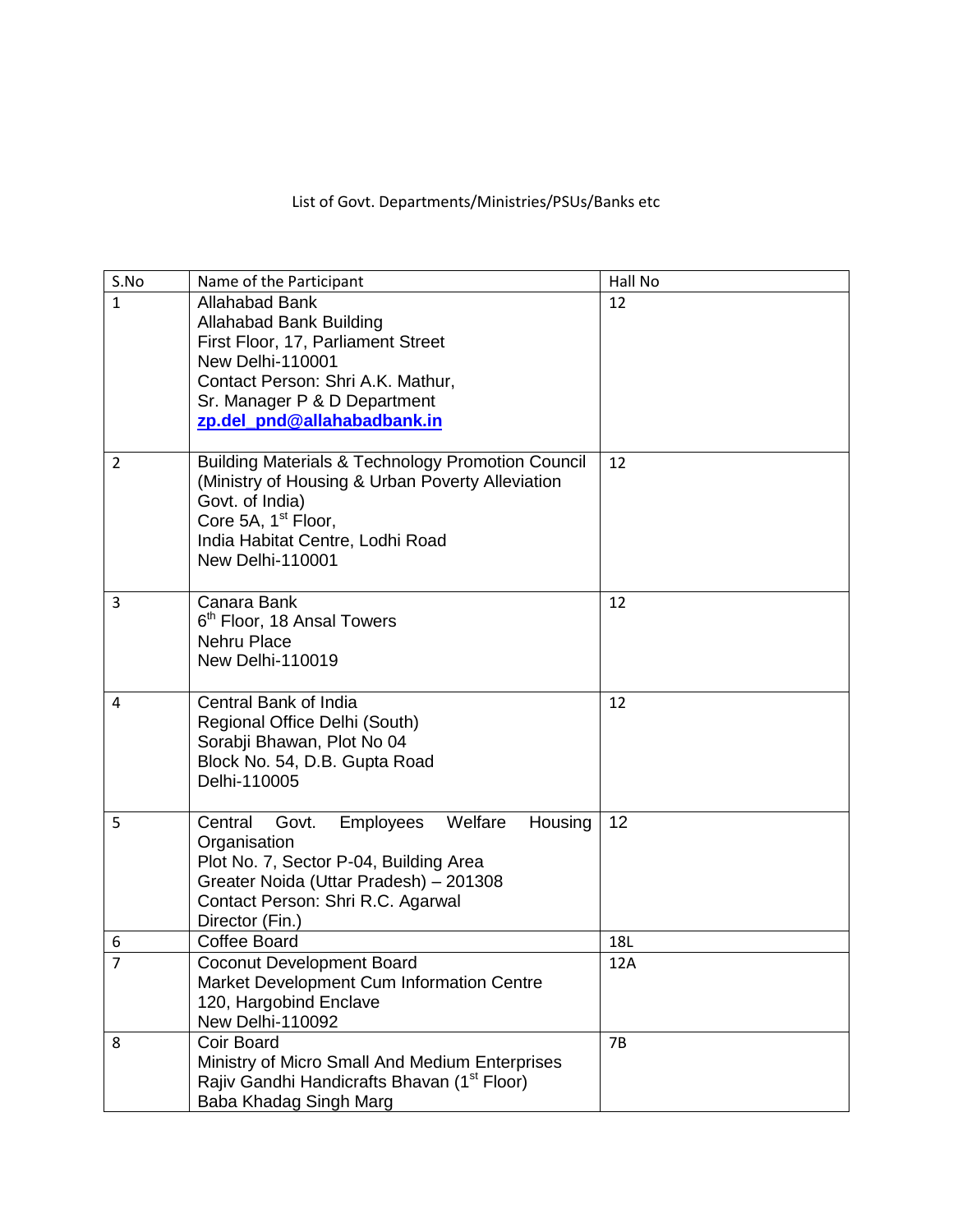|    | <b>Connaught Place</b><br>New Delhi-110001<br>Tel: 23747766<br>Mobile: 9958336699<br>Fax: 23747755<br>Contact Person ; Shri J.K. Shukla<br><b>Zonal Head</b><br>Email: coirboard.scp@gmail.com<br>Jkshukla0001@gmail.com                                                                                                                                                                                                              |                                              |
|----|---------------------------------------------------------------------------------------------------------------------------------------------------------------------------------------------------------------------------------------------------------------------------------------------------------------------------------------------------------------------------------------------------------------------------------------|----------------------------------------------|
| 9  | Council for Advancement of People's Action &<br>Rural Technology (CAPART)<br>(Under the aegis of Ministry of Rural Development,<br>Govt. of India)<br>India Habitat Centre<br>Zone-5A (Core-C)<br>2 <sup>nd</sup> Floor, Lodhi Road<br>New Delhi-110003<br>Tel: 24642395<br>Mobile: 9810368446<br>Fax: 24648607<br>Contact Person: Shri Chiranji Lal Kataria<br>Assistant Director & HOD (Marketing)<br>Email: helpdesk@capart.nic.in | outside<br>Hall<br>Open<br>Space<br>No.7-ABC |
| 10 | Department of Industrial Policy &<br>Promotion<br>Ministry of Commerce & Industry<br>Room 468, Udyog Bhawan<br>New Delhi<br>Contact Person: Shri Sundeep Chauhan,<br><b>Development Officer</b>                                                                                                                                                                                                                                       | 18F                                          |
| 11 | <b>Department of Posts</b><br><b>Delhi Postal Circle</b><br>Meghdoot Bhawan<br>New Delhi-110001<br>Tel: 23638642<br>Contact Person: Assistant Postmaster General (BD)<br><b>Business Development &amp; Marketing Group</b><br>Email: bdcelldel@gmail.com                                                                                                                                                                              | 12                                           |
| 12 | Department of Science & Technology,<br>Technology Bhawan, (Room No.6)<br>New Mehrauli Road,<br>New Delhi - 110 016.<br>Tel: 26590422<br><b>Contact Person: Shri Tulsi Das</b><br><b>Under Secretary</b>                                                                                                                                                                                                                               | 12                                           |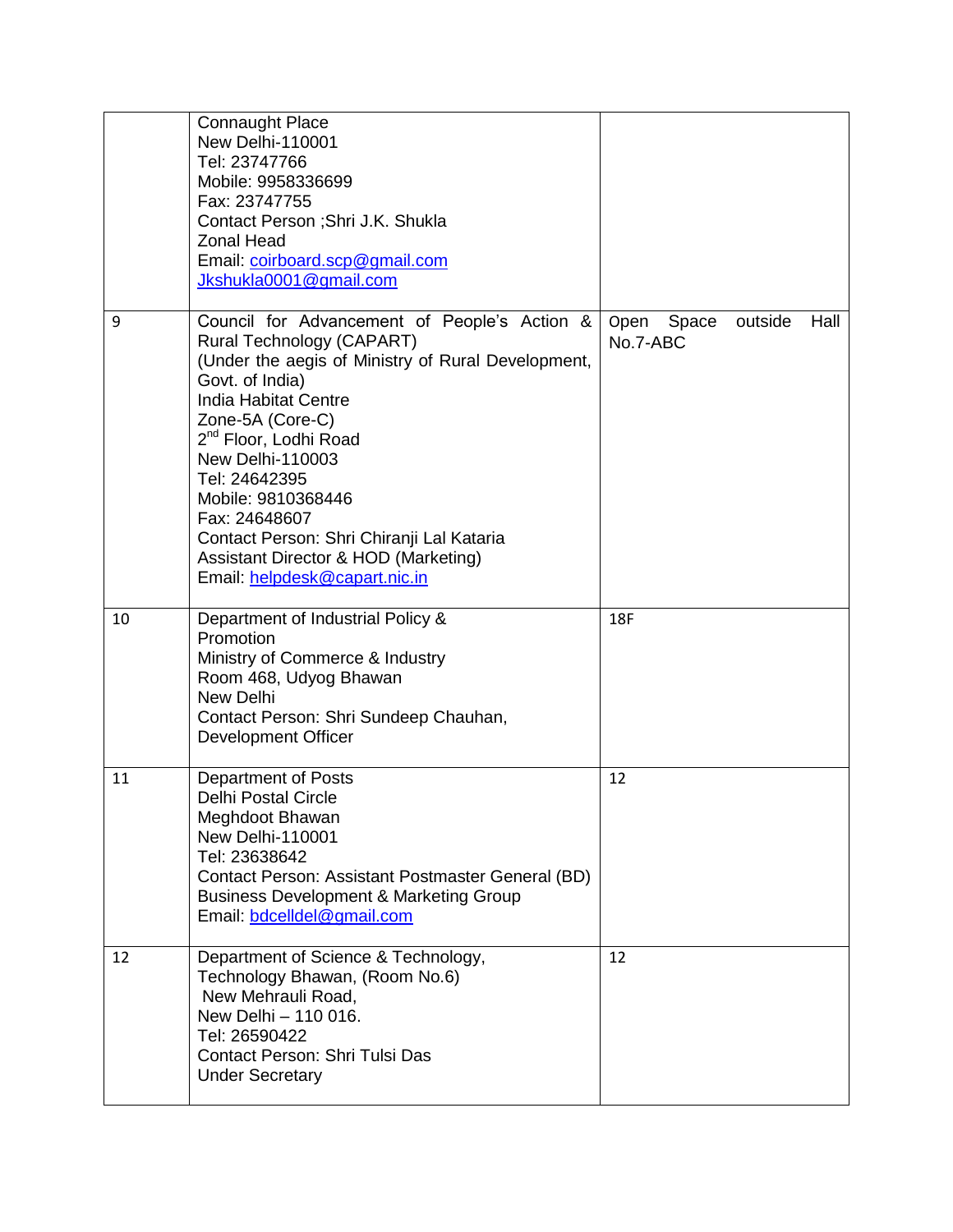| 13 | Directorate General CRPF,<br><b>CGO Complex</b><br>Block No. 01<br>Lodhi Road,<br><b>New Delhi-110003</b><br>Contact Person: Ms. Rekha Lohani, IPS<br>Dy. Inspector General (Adm.)                                                                                                       | Open area outside 12 |
|----|------------------------------------------------------------------------------------------------------------------------------------------------------------------------------------------------------------------------------------------------------------------------------------------|----------------------|
| 14 | Directorate of Income Tax<br>(Public Relations, Printing, Publication, & Official<br>Language)<br>6 <sup>th</sup> Floor, Mayur Bhawan<br>Connaught Circus,<br>New Delhi - 110001<br>Tel: 23411052<br>Fax: 23414101<br>Contact PersonL Inoshi Sharma<br><b>Additional DIT (Publicity)</b> | 12                   |
| 15 | of Publicity & Public<br>Directorate<br>Relations,<br>Customs, Central Excise & Service Tax<br><b>Central Revenues Building</b><br>I.P. Estate<br>New Delhi-110109<br>Contact Person Shri Vivek Ranjan<br>Commissioner                                                                   | 18L                  |
| 16 | Employee's State Insurance Corporation<br>Panchdeep Bhawan<br>C.I.G. Road<br>New Delhi-110002<br>Tel: 23218789<br>Mobile: 9818855069<br>Contact Person: Shri Pranava Kumar<br>Dy. Director (PR)<br>Email: pranava.kumar@esic.in<br>Pranavakumar05@gmail.com                              | 12                   |
| 17 | Food Safety & Standards Authority of India (FSSAI)<br>FDA Bhawan,<br>Kotla Road<br>New Delhi-110002<br>Mobile: 9654870130<br>Contact Person: Ms. Malika Taneja<br><b>Assistant Director (IEC)</b><br>Email: <i>iec@fssai.gov.in</i>                                                      | <b>18U</b>           |
| 18 | <b>HLL Lifecare Limited</b><br>B-14A, Sector-62,<br>Gautam Budh Nagar<br>Noida-201301                                                                                                                                                                                                    | 12A                  |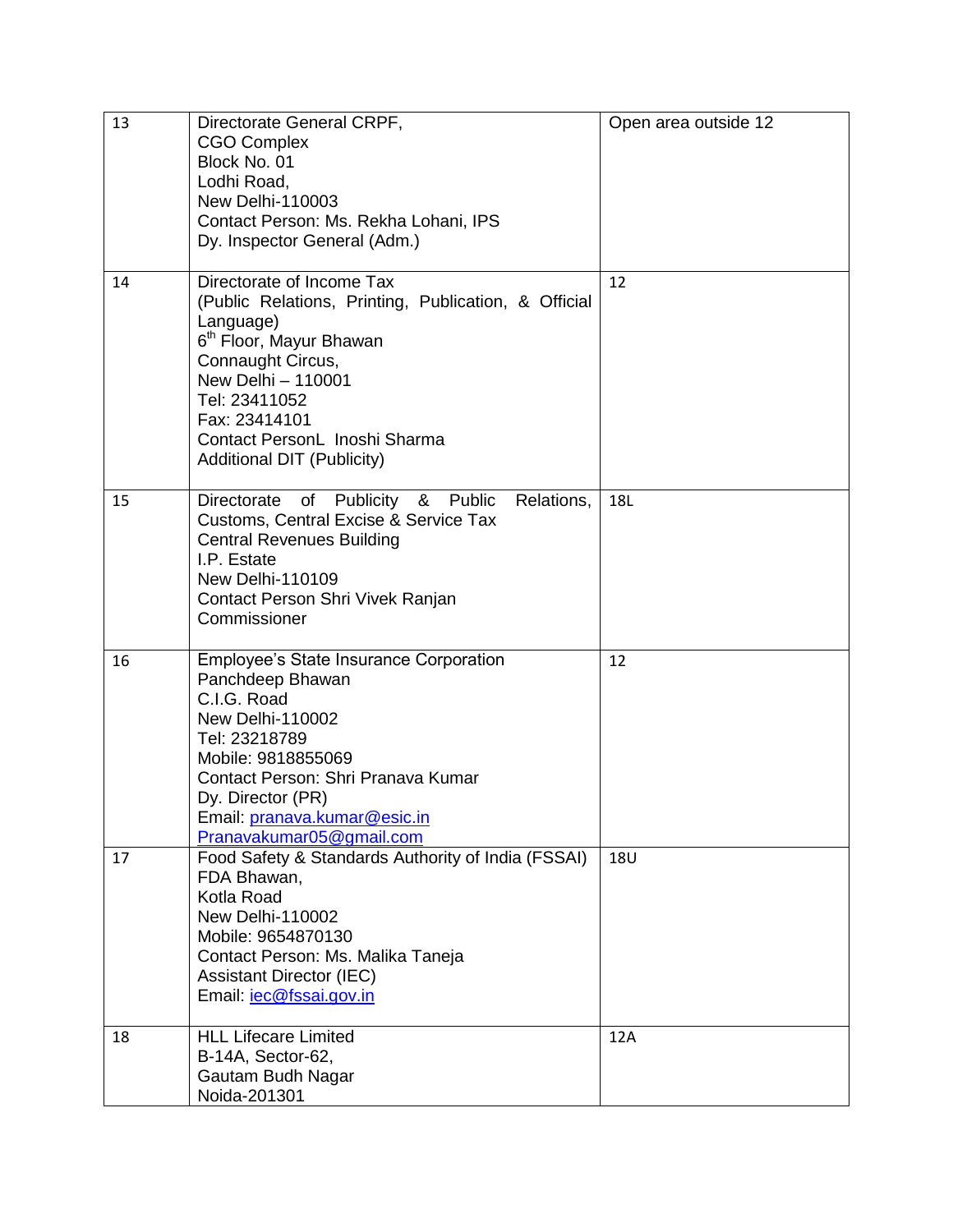| 19 | Hindustan Petroleum Corporation Limited (HPCL)                                                                                                                                                                                                                                                 | 11         |
|----|------------------------------------------------------------------------------------------------------------------------------------------------------------------------------------------------------------------------------------------------------------------------------------------------|------------|
| 20 | Housing and Urban Development<br><b>Corporation Limited</b><br>Core-7A, HUDCO Bhawan,<br><b>India Habitat Centre</b><br>Lodhi Road<br><b>New Delhi-110003</b><br>Tel: 24648425<br>Fax: 24620662<br>Contact Person: Ms. Usha P Mahavir,<br>General Manager                                      | 12         |
| 21 | Indian Institute of Entrepreneurship<br>Ministry of Skill Development & Entrepreneurship,<br>Govt. of India<br>Lalmati, Guwahati<br>Assam-781029<br>Tel: 0361-2300840<br>Mobile: 07399018612<br>Contact Person: Ms. Hemanta Rabha<br>Senior Project Officer<br>Email:r_hemanta2001@yahoo.co.in | 10         |
| 22 | Khadi & Village Industries Commission<br>Ministry of MSME (Govt. of India)<br>Office of the Resident Representative<br>Gandhi Darshan, Rajghat<br>New Delhi-110001<br>Tel: 23724690<br>Fax: 23724382<br>Contact Person: Shri H P Khatri<br>Asstt. Director<br>Email: mkvic@gmail.com           | 7 C        |
| 23 | Life Insurance Corporation of India,<br><b>CC Department</b><br>Northern Zonal Office<br>"Jeevan Bharati" P.B.No. 630<br>New Delhi-110001                                                                                                                                                      | 12         |
| 24 | Ministry of Agriculture & Farmers Welfare<br>Department of Agriculture, Cooperation & Farmers<br>Welfare<br>Directorate of Extension<br>Krishi Vistar Sadan,<br>Pusa<br>New Delhi-110012<br>Tel: 25841385                                                                                      | <b>18U</b> |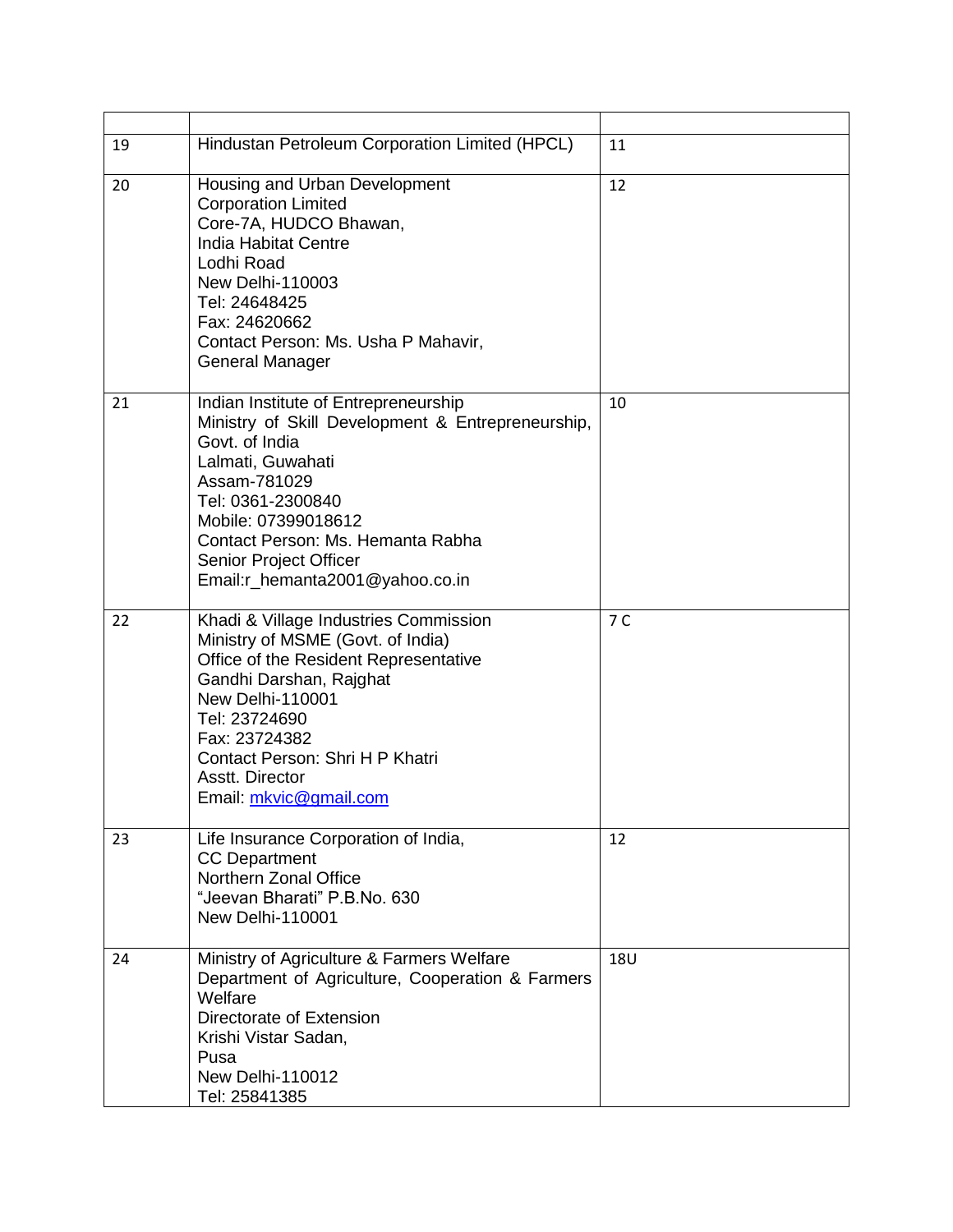|    | Contact Person: Dr. Umashanker Singh,<br>Joint Director (Exhibition)                                                                                                                                                                                                                                                           |                                                            |
|----|--------------------------------------------------------------------------------------------------------------------------------------------------------------------------------------------------------------------------------------------------------------------------------------------------------------------------------|------------------------------------------------------------|
| 25 | Ministry of Earth Sciences<br>Prithvi Bhawan<br>Opp. India Habitat Centre<br>Gate No. 2, Lodhi Road<br>New Delhi-110003<br>Tel: 24669615<br>mobile: 9811710544<br>contact Person: Shri Ashok Saha<br><b>Scientist</b><br>email: ashok-dod@nic.in                                                                               | 8                                                          |
| 26 | Ministry of Health and Family Welfare<br>(IEC Section)<br>Nirman Bhawan<br>New Delhi<br>Tel: 23062666<br>Contact Person: Shri D.K. Sahu<br><b>Under Secretary</b>                                                                                                                                                              | 9<br>Health camp<br>Hangar 4, 14 and Hall No. 12<br>(Open) |
| 27 | Ministry of Minority Affairs<br>11 <sup>th</sup> Floor,<br>Pt. Deen Dayal Antyodya Bhawan<br>CGO Complex, Lodhi Road<br><b>New Delhi-110003</b><br>Tele: 24364272, 24364284<br>Fax: 24364285<br>Contact Person: Shri P.K. Thakur<br>Director (Admin)<br>e-mail: secy-mma@nic.in                                                | 7 GH                                                       |
| 28 | Office of the Development Commissioner<br>(Micro, Small & Medium Enterprises)<br>Ministry of Micro, Small & Medium<br>Enterprises (Govt. of India)<br>Nirman Bhawan, 7 <sup>th</sup> Floor<br>Maulana Azad Road<br>New Delhi - 110108<br>Contact Person: Shri A.K. Verma,<br>Dy. Director (IC)<br>Email: akverma@dcmsme.gov.in | 7D & 7E                                                    |
| 29 | Ministry of Power<br>Shram Shakti Bhawan<br>Rafi Marg<br>New Delhi                                                                                                                                                                                                                                                             | 9                                                          |
| 30 | Ministry of Railways                                                                                                                                                                                                                                                                                                           | 18U                                                        |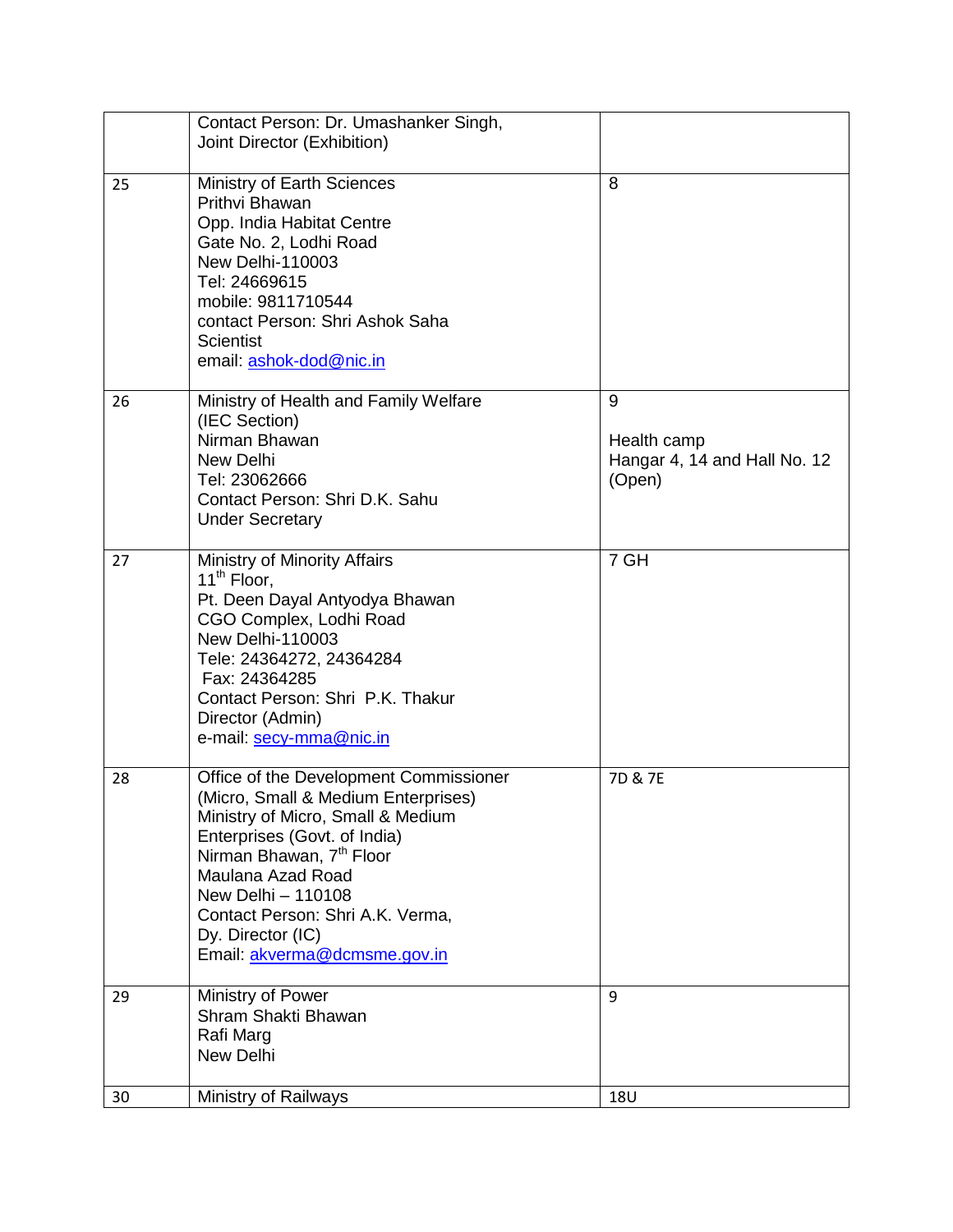|    | Room No. 303<br>Railway Board<br>Rail Bhawan<br>Raisina Road<br>New Delhi-110001<br>Contact Person: Shri Ved Prakash                                                                                                                                   |                                           |
|----|--------------------------------------------------------------------------------------------------------------------------------------------------------------------------------------------------------------------------------------------------------|-------------------------------------------|
| 31 | Ministry of Steel<br>(Coordination Division)<br>Udyog Bhawan<br>New Delhi                                                                                                                                                                              | <b>18U</b>                                |
| 32 | Ministry of Social Justice and Empowerment<br>Room No. 721-A, A Wing<br>Shastri Bhawan<br>New Delhi - 110108<br>Tel: 23381843<br>Contact Person: Shri S.P. Mishra,<br>Deputy Director (Media)<br>Email: spm31164@gmail.com                             | Hall<br>Open<br>Space<br>outside<br>No.7D |
| 33 | Ministry of Water Resources River Development &<br>Ganga Rejuvenation<br>Shram Shakti Bhawan<br>Rafi Marg<br>New Delhi-110001<br>Tel: 23710343<br>Contact Person: Shri Akhil Kumar<br>Joint Secretary (Admn. & GW)                                     | 12A                                       |
| 34 | National Institute of Open Schooling<br>A-24-25, Sector 62,<br>Noida-201309<br>Tel: 0120-4089873<br><b>Contact Person: Section Officer (SSS)</b><br>Email: adm@nios.ac.in                                                                              | 12                                        |
| 35 | <b>National Jute Board</b><br>3A & 3B Park Plaza<br>71 Park Street<br>Kolkatta - 700016<br>Tel: 33-22172107, 22172540, 22263438<br>Fax: 33-22172456<br>Contact Person: Shri D. Mukherjee<br><b>Market Promotion Officer</b><br>Email: jute@njbindia.in | 7F & Open area 7 FGH                      |
| 36 | National Mission for Clean Ganga<br>1 <sup>st</sup> Floor, Major Dhyan Chand                                                                                                                                                                           | 18L                                       |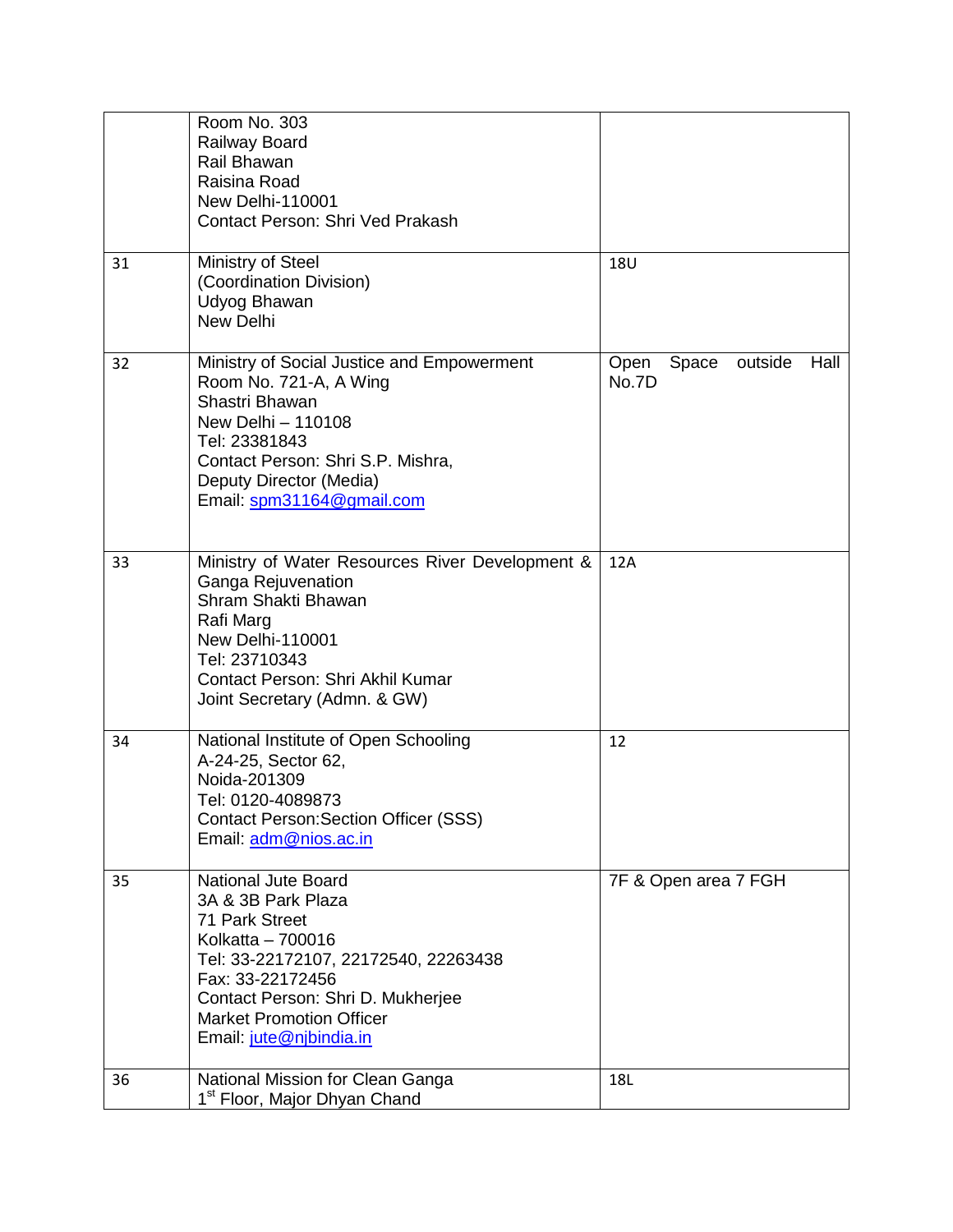|    | <b>National Stadium</b><br>New Delhi-110002                                                                                                                                                                                                                                                                                         |     |
|----|-------------------------------------------------------------------------------------------------------------------------------------------------------------------------------------------------------------------------------------------------------------------------------------------------------------------------------------|-----|
|    |                                                                                                                                                                                                                                                                                                                                     |     |
| 37 | Handlooms<br><b>Handicrafts</b><br>&<br><b>North</b><br>Eastern<br>Development Corporation Ltd.,<br><b>East Point Tower</b><br>Bamunimaidam<br>Guwahati - 781021<br>Tel: 361-2654830, 2654780-81, 2650030-31<br>Fax: 361-2655934, 2659909<br>Contact Person: Shri T.K. Sharma<br>Dy. General Manager<br>Email: nehhdcro@yahoo.co.in | 10  |
| 38 | Nuclear Power Corporation of India Limited<br>16 <sup>th</sup> Floor, Centre-1, World Trade Centre<br>Cuffe Parade, Colaba<br>Mumbai-400005<br>Tel: 022-25991954/55<br>Contact Person: Shri Njarat Bhushan<br>DM(CC)<br>Email: mediarelations@npcil.co.in                                                                           | 12  |
| 39 | <b>Petroleum Conservation Research Association</b><br>Ministry of Petroleum & Natural Gas, Govt. of India)<br>PCRA, Sanrakshan Bhawan<br>10 Bhikaji Cama Place<br>New Delhi-110066<br>Tel: 26198856<br>Fax: 26109668<br>Ms. Rashmi Dhingra<br>Director (EC)<br>Email: pcra@pcra.org                                                 | 12  |
| 40 | Punjab National Bank<br>(Marketing Department)<br><b>Circle Office Central Delhi</b><br>3 <sup>rd</sup> Floor, Rajendra Bhawan<br>Rajendra Place<br>New Delhi<br>Tel: 25723129<br>Mobile: 8527432300<br>Contact Person: Shri Udbhas Guha<br><b>Chief Manager</b><br>Email: cocdelmkt@pnb.co.in<br>u_guha@pnb.co.in                  | 12  |
| 41 | Reserve Bank of India<br>6, Parliament Street<br>New Delhi                                                                                                                                                                                                                                                                          | 18L |